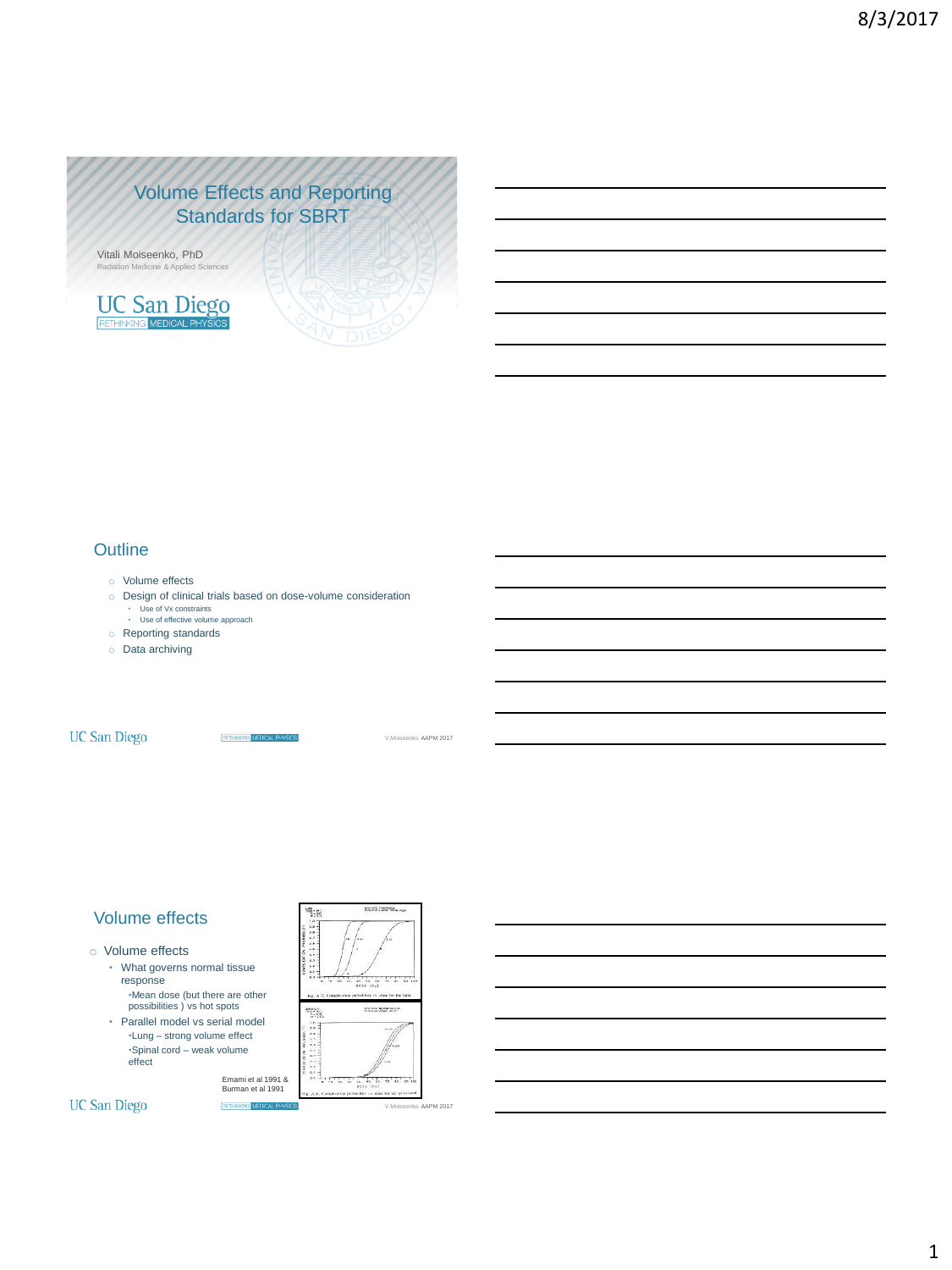### Dose-volume-response: Outcomes data analysis  $\rightarrow$  planning guidelines

- o Establish what is safe
- o Provide planning guidelines
- o Suggest studies to refine/update or develop guidelines
- o Pitfalls

**UC San Diego** 

RETHNANG MEDICAL PHYSICS

### Dose-volume-response: what is reported

- o Dose-volume cut-offs
	- o Often reported
	- o Demonstrate statistical significance but not full dose-volume response
- o Response as a function of a dose-volume cut-off
	- o Sometimes reported
- Demonstrates incidence-cut-off relationship to decide what is safe o Full dose-volume-response model
	- o Rarely reported
	- o Requires variability in dose-volume
	- o Requires a substantial number of complications (10 per parameter)
	- o Can be used to decide what is safe for dose-volume combinations

**UC San Diego** 

**RETHINKINS MEDICAL PHYSICS** 

V.Moiseenko AAPM 2017

V.Moiseenko AAPM 2017

# $V_{x}$  (or  $D_{x}$ ) cut-off approach

- $\circ$  Does median  $V_x$  separate patients into groups different in incidence?
- $\circ$  Can we find a V<sub>x</sub> which<br>
separates patients into<br>
likely and unlikely to<br>
develop complications with<br>
the most predictive power?
- o This separates patients into groups, does not always tell us if risk is acceptable
- $\circ$  Need incidence-V<sub>x</sub> data

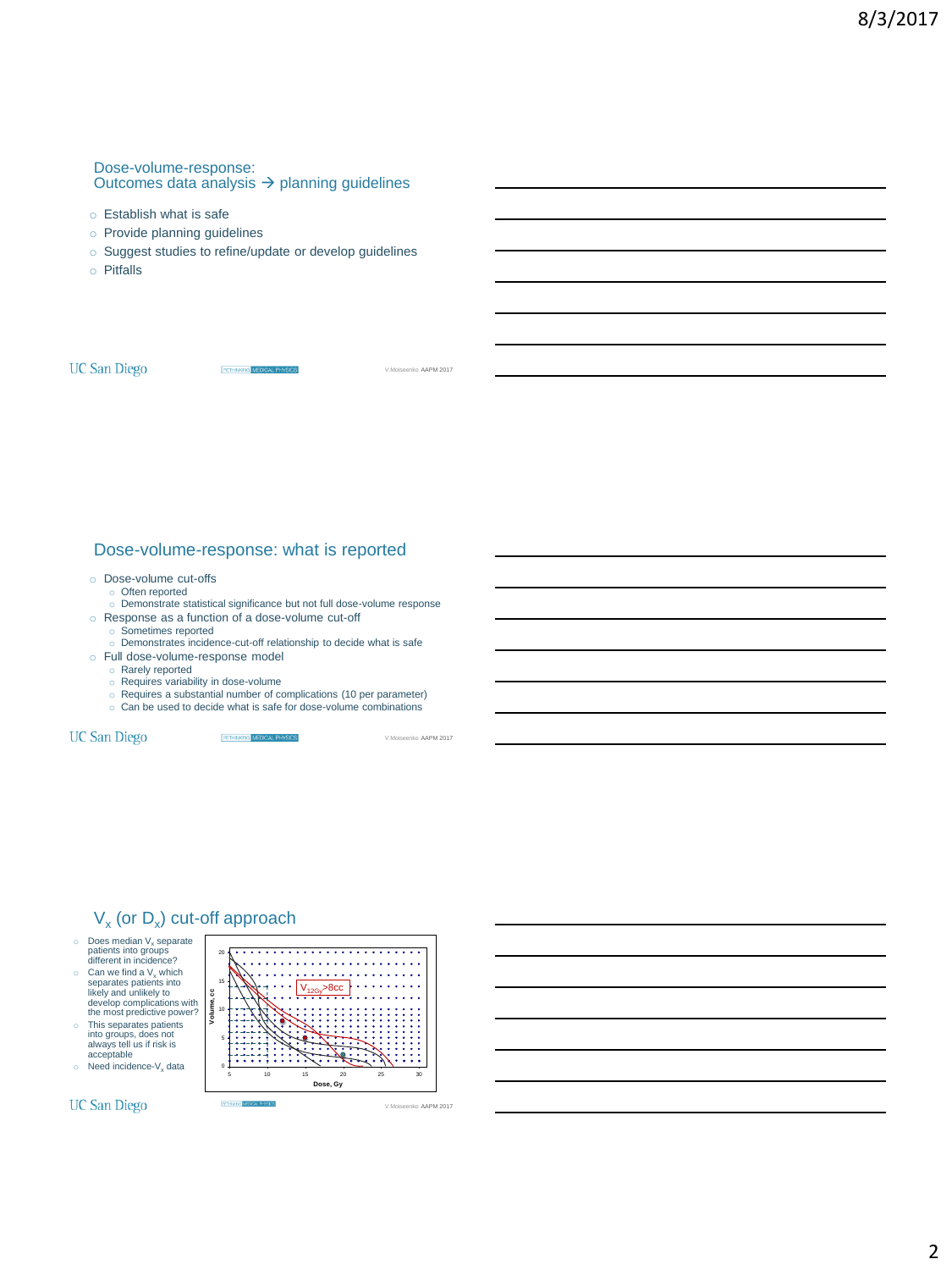## $V_x$  – incidence approach



# $V_x$  – incidence approach



## Are guidelines transferrable?



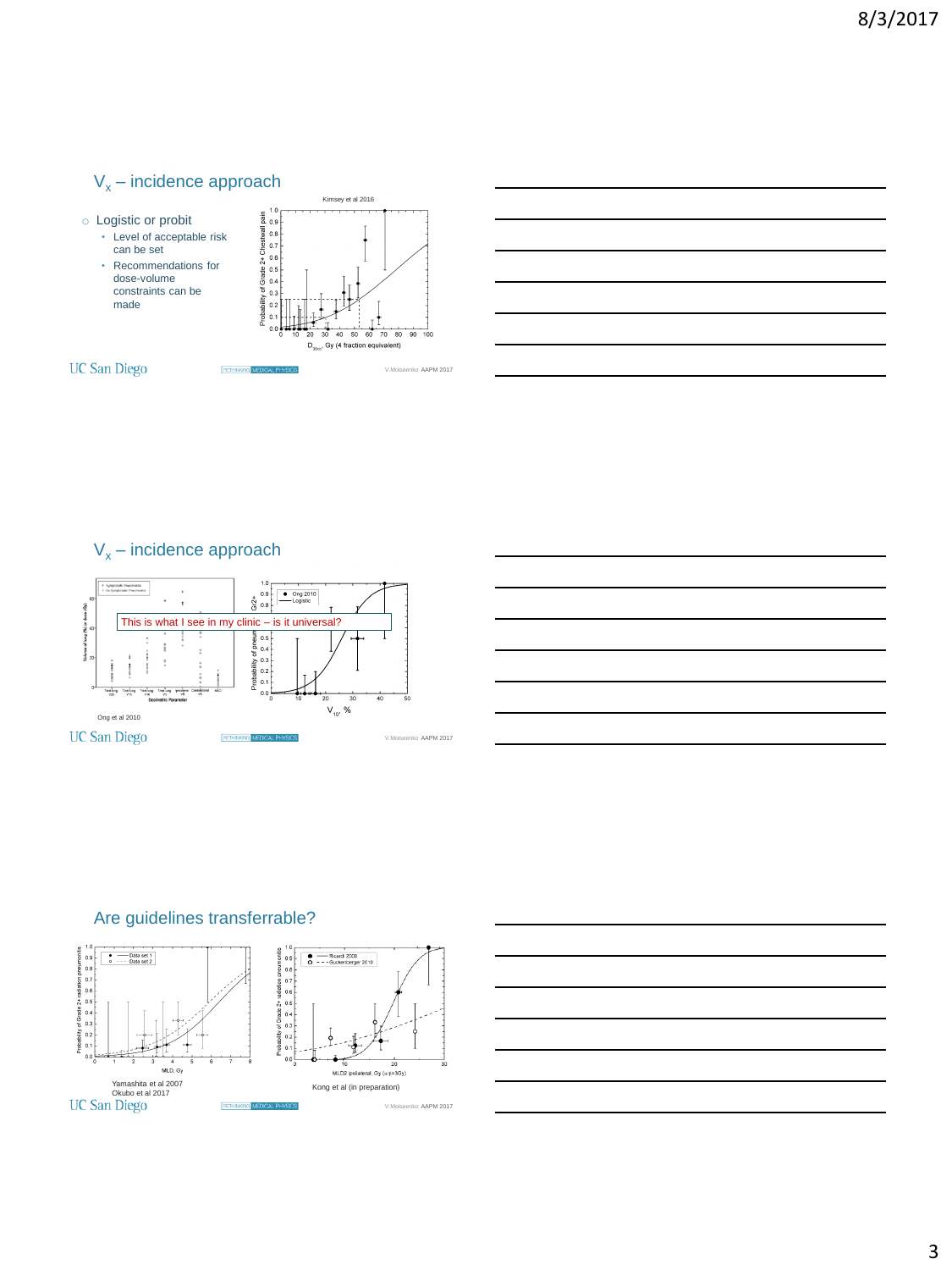# $V_x$  – does the choice of X matter?

RETHNANG MEDIC

- o Is X organ response-driven or depends on treatment technique?
- $\circ$  Is there a correlation<br>between  $V_x$  if patient<br>were treated with a<br>similar technique?
- $\circ$  Can we tell a true<br>predictor if  $V_x$  of choice<br>is a predictor because it correlates with a true predictor?

**UC San Diego** 

 $(b)$ Kong V.  $\overbrace{\mathcal{E}}^{\text{Hernando V}_{10}}\overbrace{\mathcal{E}}^{\text{Hernando V}_{10}}\overbrace{\mathcal{E}}^{\text{Kornado V}_{10}}\overbrace{\mathcal{E}}^{\text{Korn V}_{10}}\overbrace{\mathcal{E}}^{\text{Korn V}_{10}}$ parameters are technique dependent, and readers should carefully assess the similarity of their treatment technique to the historical reports before using any of these limits as clinical constraints.  $20 \alpha \rightarrow \alpha$ ۹  $40$ 6C  $Vx(%)$ Marks et al 2010

ko AAPM 2017

## How much correlation between  $V_x$  do we see?



### Volume effects



volume •Slope parameter Available for main organs at risk for conventionally fractionated RT•Volume effect parameter • Lyman-Kutcher-Burman model is a popular choice •Requires uniform dose to partial volume •Need to reduce DVH into a single step DVH

RETHNANG MEDIC



V.Moiseenko AAPM 2017

**UC San Diego** 

4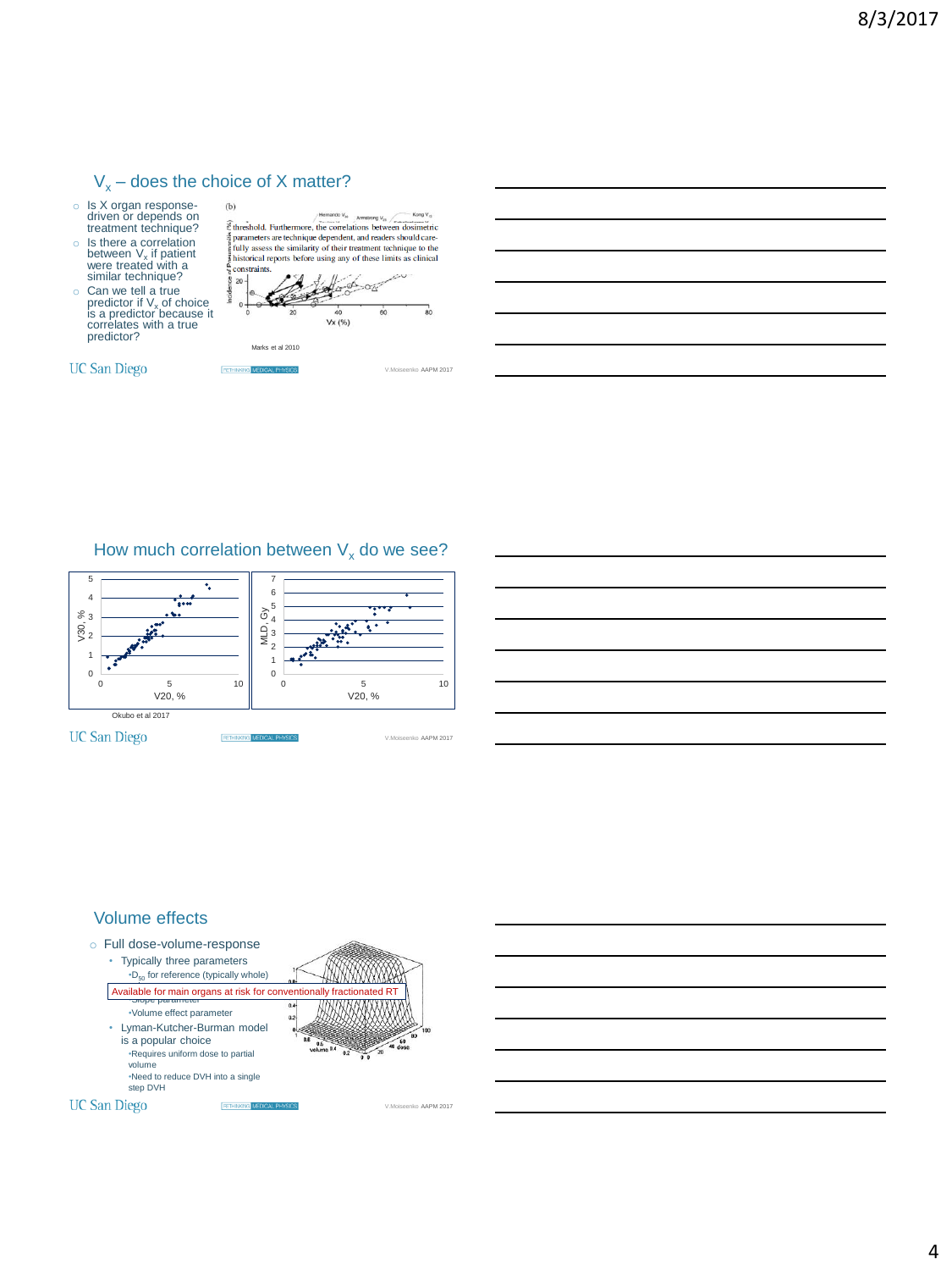# DVH Reduction, effective volume, V<sub>eff</sub>

**RETHNKING** 

- o Based on power law for tolerance dose
	- Need volume dependence parameter, n (a=1/n in gEUD)
	-
	- n $\rightarrow$ 1 means mean dose drives<br>
	 n $\rightarrow$ 0 mean maximum dose<br>
	drives complications
	- For a reference dose of choice  $(D_{\text{max}})$  prescription dose)<br>converts DVH into a single step  $D_{\text{ref}}$  to  $V_{\text{eff}}$

 $D_V = D_1 / V^n$ 



"F - $0.3$ 

0.1 0.2 0.3 0.4 0.5

Approximate DVH

ref to  $D_{\text{max}}$ =6000 cGy

### Choice of prescribed dose, V<sub>eff</sub> approach





### Choice of prescribed dose, V<sub>eff</sub> approach

**RETHNANG** MEDICAL

|         |                                                       | T.evel        | level 1 | level 2 | le |  |
|---------|-------------------------------------------------------|---------------|---------|---------|----|--|
| $\circ$ | $V_{\text{eff}}$ is sensitive to dose                 | Max dose (Gy) | 9.0     | 9.0     |    |  |
|         | distribution only                                     | <b>NTCP</b>   | 0.05    | 0.10    |    |  |
|         |                                                       | Veff          |         |         |    |  |
|         | • If all doses including the                          | < 0.16        | 0.0     | 9.0     |    |  |
|         |                                                       | 0.18          | 9.0     | 9.0     |    |  |
|         | reference dose are scaled                             | 0.20          | 8.8     | 9.0     |    |  |
|         | by the same factor $V_{\text{eff}}$                   | 0.22          | 8.4     | 8.7     |    |  |
|         | does not change<br>Patients can be stratified<br>٠    | 0.24          | 8.0     | 8.2     |    |  |
|         |                                                       | 0.26          | 7.6     | 7.9     |    |  |
|         |                                                       | 0.28          | 7.3     | 7.5     |    |  |
|         |                                                       | 0.30          | 7.0     | 7.3     |    |  |
|         | the contract to the contract of the state of the con- | 0.32          |         | 7.0     |    |  |



| T.evel        | level 1 | level 2 | level 3 | level 4 | level 5 |
|---------------|---------|---------|---------|---------|---------|
| Max dose (Gy) | 9.0     | 9.0     | 9.0     | 9.5     | 10      |
| <b>NTCP</b>   | 0.05    | 0.10    | 0.20    | $0.20*$ | $0.20*$ |
| Veff          |         |         |         |         |         |
| < 0.16        | 9.0     | 9.0     | 9.0     | 9.5     | 10.0    |
| 0.18          | 0.0     | 9.0     | 0.0     | 0.5     | 10.0    |
| 0.20          | 8.8     | 9.0     | 9.0     | 9.5     | 9.5     |
| 0.22          | 8.4     | 8.7     | 9.0     | 9.0     | 9.0     |
| 0.24          | 8.0     | 8.2     | 8.5     | 8.5     | 8.5     |
| 0.26          | 7.6     | 7.9     | 8.1     | 8.1     | 8.1     |
| 0.28          | 7.3     | 7.5     | 7.8     | 7.8     | 7.8     |
| 0.30          | 7.0     | 7.3     | 7.4     | 7.4     | 7.4     |
| 0.32          | 6.7     | 7.0     | 7.3     | 7.3     | 7.3     |
| 0.34          | 6.6     | 6.7     | 7.0     | 7.0     | 7.0     |
| 0.36          | 6.4     | 6.6     | 6.7     | 6.7     | 6.7     |
| 0.38          | 6.2     | 6.4     | 6.6     | 6.6     | 6.6     |
| 0.40          | 6.0     | 6.2     | 6.4     | 6.4     | 6.4     |

V.Moiseenko AAPM 2017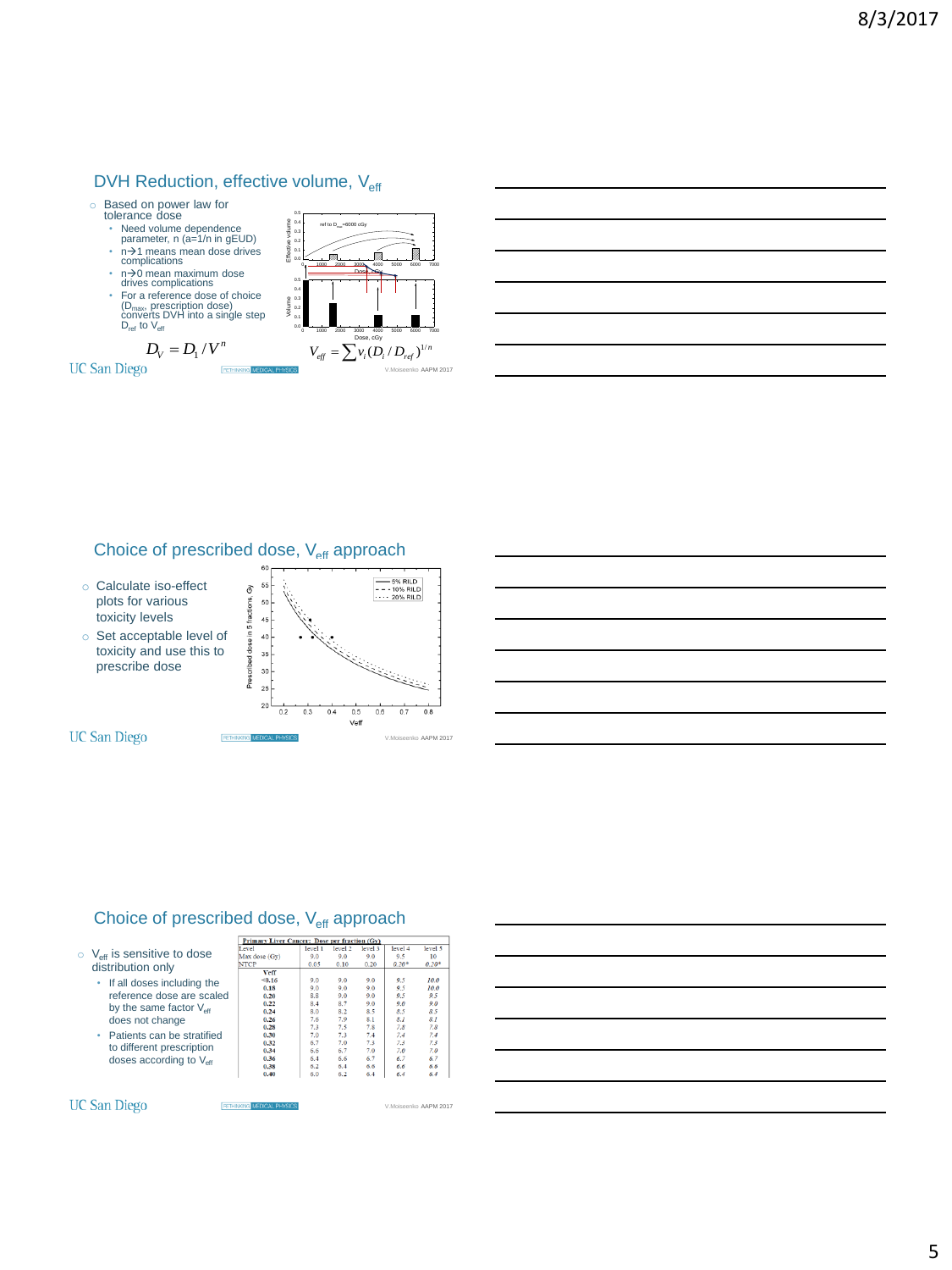## Choice of prescribed dose, V<sub>eff</sub> approach



## Working group challenges and solutions

- o Full dose-volume response often cannot be assessed
- o Enough to recommend what is safe
- o Source data are presented in papers

**UC San Diego** 



## Working group challenges and solutions

- o Recommendations based on the balance of evidence
- o Tried to explain inconsistencies
- o Projections to high risk region often cannot be made, i.e., only can define what is safe

RETHNANG MEDICAL

o It will be helpful if reporting standards are followed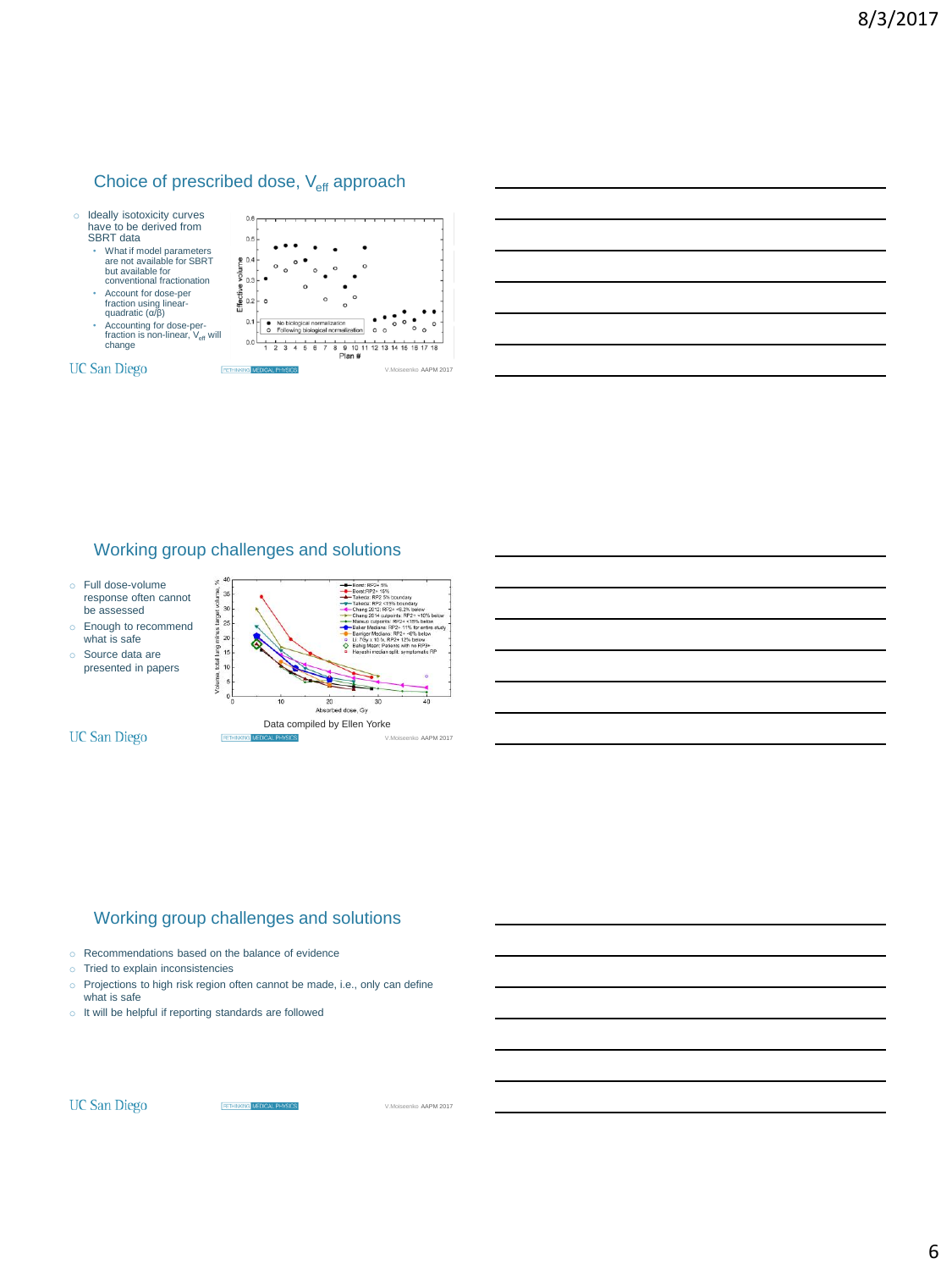



### What to report

### o All aspects

o Patient eligibility, description of the cohort including underlying conditions

**RETHNANS MEDICAL R** 

- o Immobilization, motion management
- o CT scanning + other imaging
- o Contouring, planning
- o QA (optional)
- o Treatment
- o Outcomes follow-up, scoring
- o Statistical analysis

### **UC San Diego**

V.Moiseenko AAPM 2017

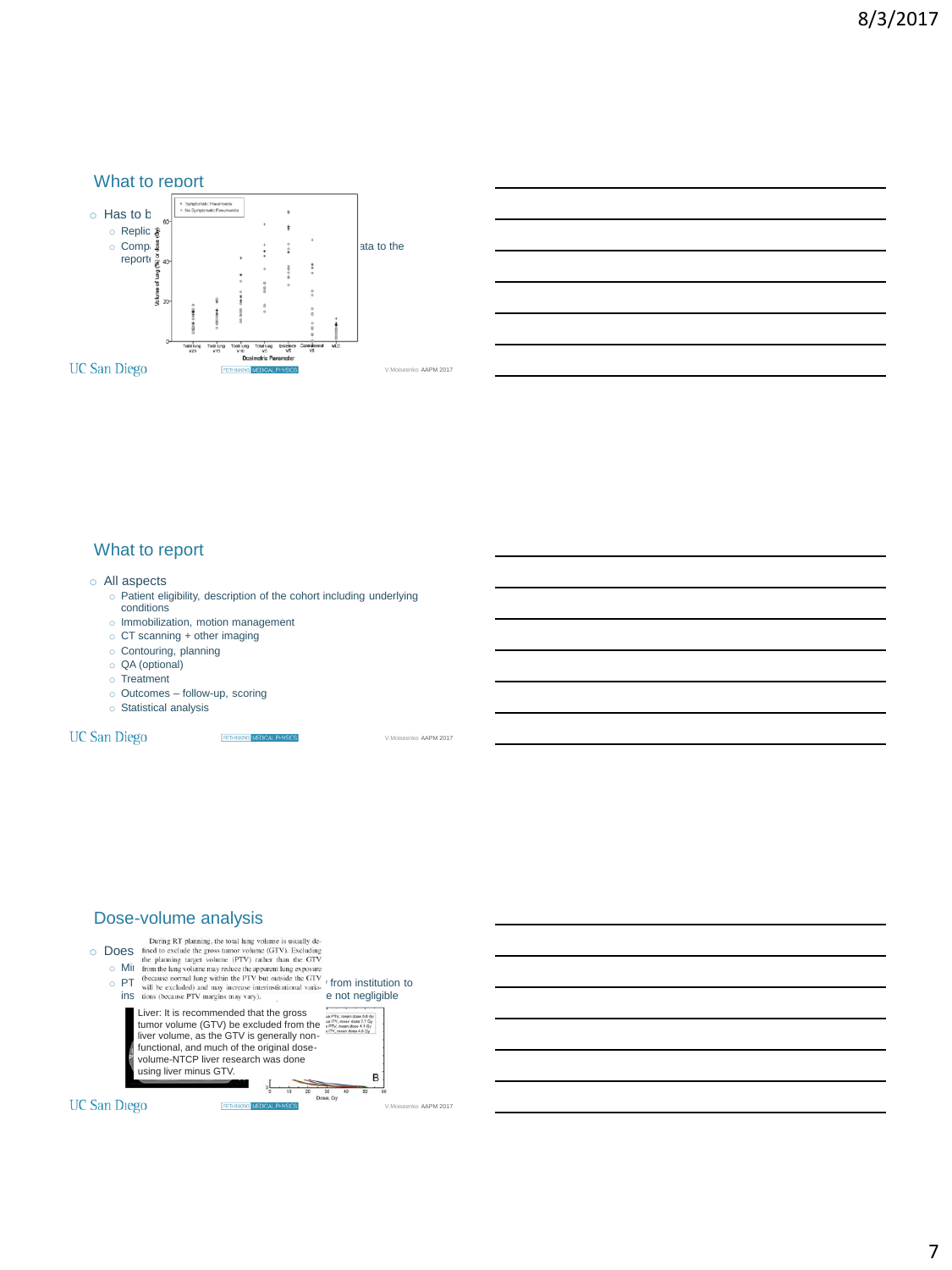







## Data archiving/sharing

- o Tools to query clinical data sets are available
- o Archiving data and querying saved data has been done, tools are available
- o Challenges are many
- o Test for Tx interrupts, incomplete treatments, planning on multiple CTs, naming convention
- o Many journals now allow publishing supplementary material on-line

RETHNANG MEDIC

**UC San Diego** 

V.Moiseenko AAPM 2017